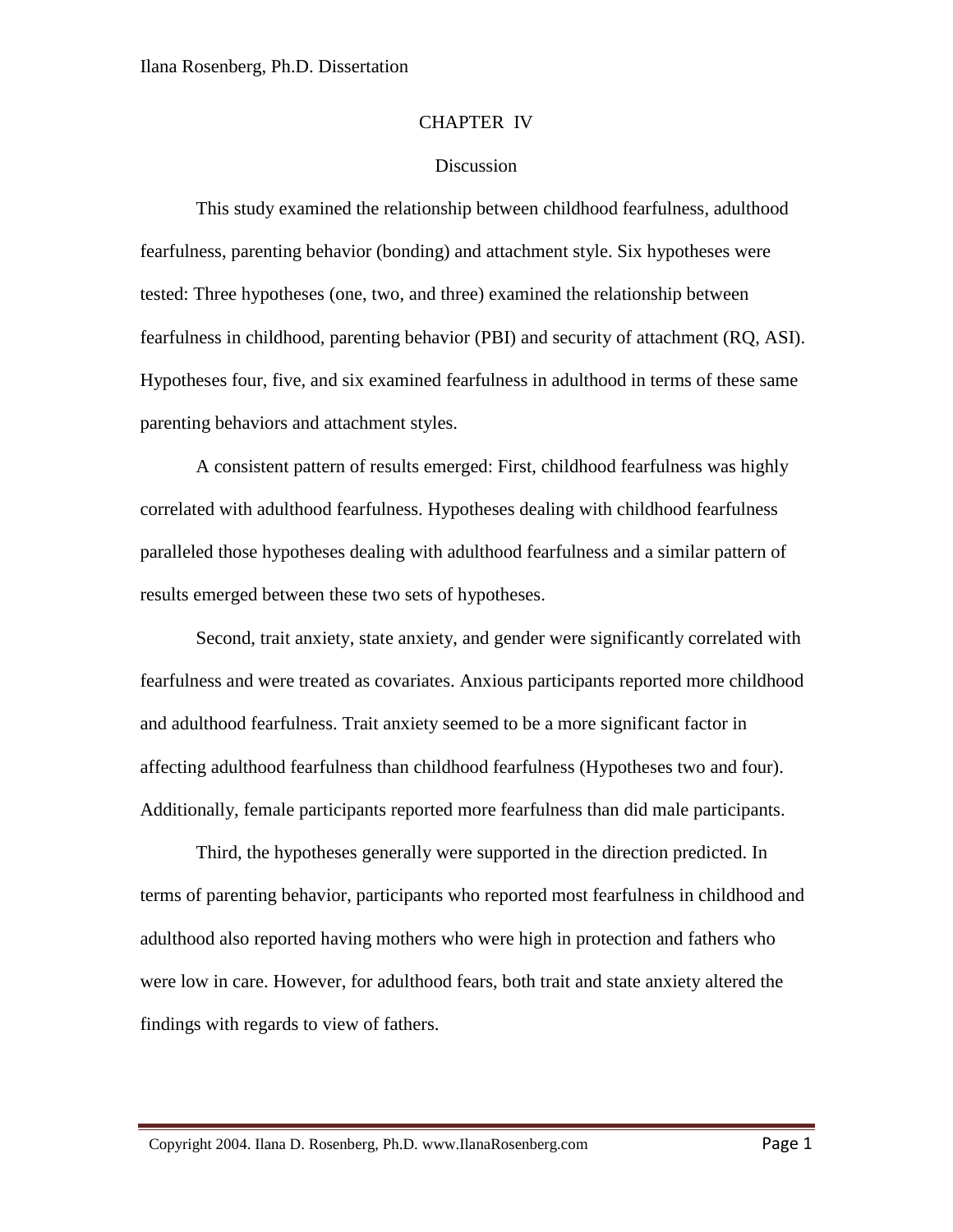In terms of current attachment styles (Hypotheses two and five), participants who were categorized as having preoccupied attachment reported more childhood fears than participants in the dismissing group. This result held when controlling for state anxiety but not trait anxiety. There were opposite findings for current attachment styles and adulthood fears. Without the covariates of anxiety and gender, there were no significant differences in adulthood fears between the different styles of attachment.

A consistent pattern of results for childhood attachment style is that the rough measure of security of attachment is related to fewer childhood and adulthood fears. Those participants who report higher security of attachment report fewer fears. This result holds for both mothers and fathers and even after controlling for anxiety and gender.

In examining specific types of fears reported, participants were generally more fearful of failure and criticism in childhood and threats to the self in adulthood. Other fears that came up frequently in childhood were minor injury and small animals and medical fears.

This discussion is organized around these areas.

## *Childhood and Adulthood Fearfulness*

Childhood and adulthood fearfulness were highly correlated  $(r=.82)$ . There are a number of reasons that may account for this high correlation.

There exists the possibility that the high correlation is due to testing error. Answering questions about childhood fears may have primed participants to remember adulthood fears more vividly. However, there are a number of reasons to argue against this interpretation. First of all, the two measures tapped into different types of fears.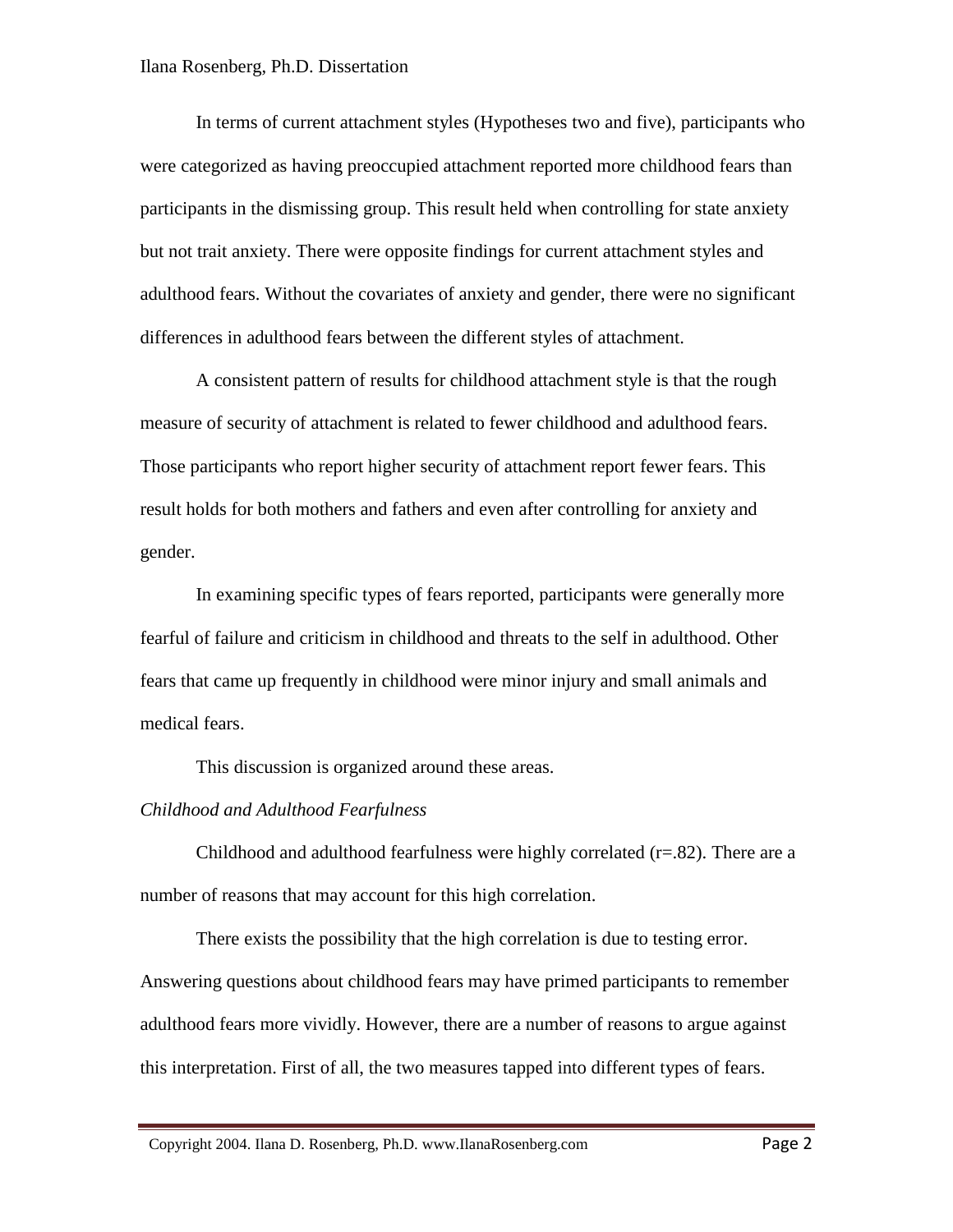Second, individuals tend to remember those things that are salient and relevant. Virginia Axline (1981) commented that "the important things are what we remember after we have forgotten everything else." When fears are remembered, they are most certainly significant. And as Adler (1958) wrote, "there are no chance memories: out of the incalculable number of impressions which meet an individual, he chooses to remember only those which he feels however darkly, to have a bearing on his situation" (p.18). Memories of fears are likely to be stimuli that have affected an individual for a particular reason such as striking a chord in the person's unconscious.

Emotional stimuli are better remembered than unemotional stimuli (Revelle & Loftus, 1990) and at the time of encoding, research has found that intense emotion improves memory for central details (Heuer & Reisberg, 1992). Winograd and Neisser (1992) talk of vivid memories, "flashbulb memories" that occur in conjunction with trauma. Fears sometimes result from traumatic events. Fear is a highly intense, vivid emotion and therefore the presence of it will cause memory to be well encoded. It can be safely assumed that adults do accurately remember and report childhood fearfulness.

Additional research suggests that childhood memories reflect one's enduring personality characteristics, experience of the world and sense of self and others (Rosenheim & Mane, 1984). Being fearful can be a defining feature of one's life and so is easily remembered. A dissertation done by E. Hernandez (2003) highly corroborated children's reports of memories with parental reports of the events in question. The factors contributing to accurate recall were intellectual ability, language development, and the characteristics of the events recalled (i.e., affective quality, rehearsal of the event). It is likely that the current sample, consisting of university students, had at least average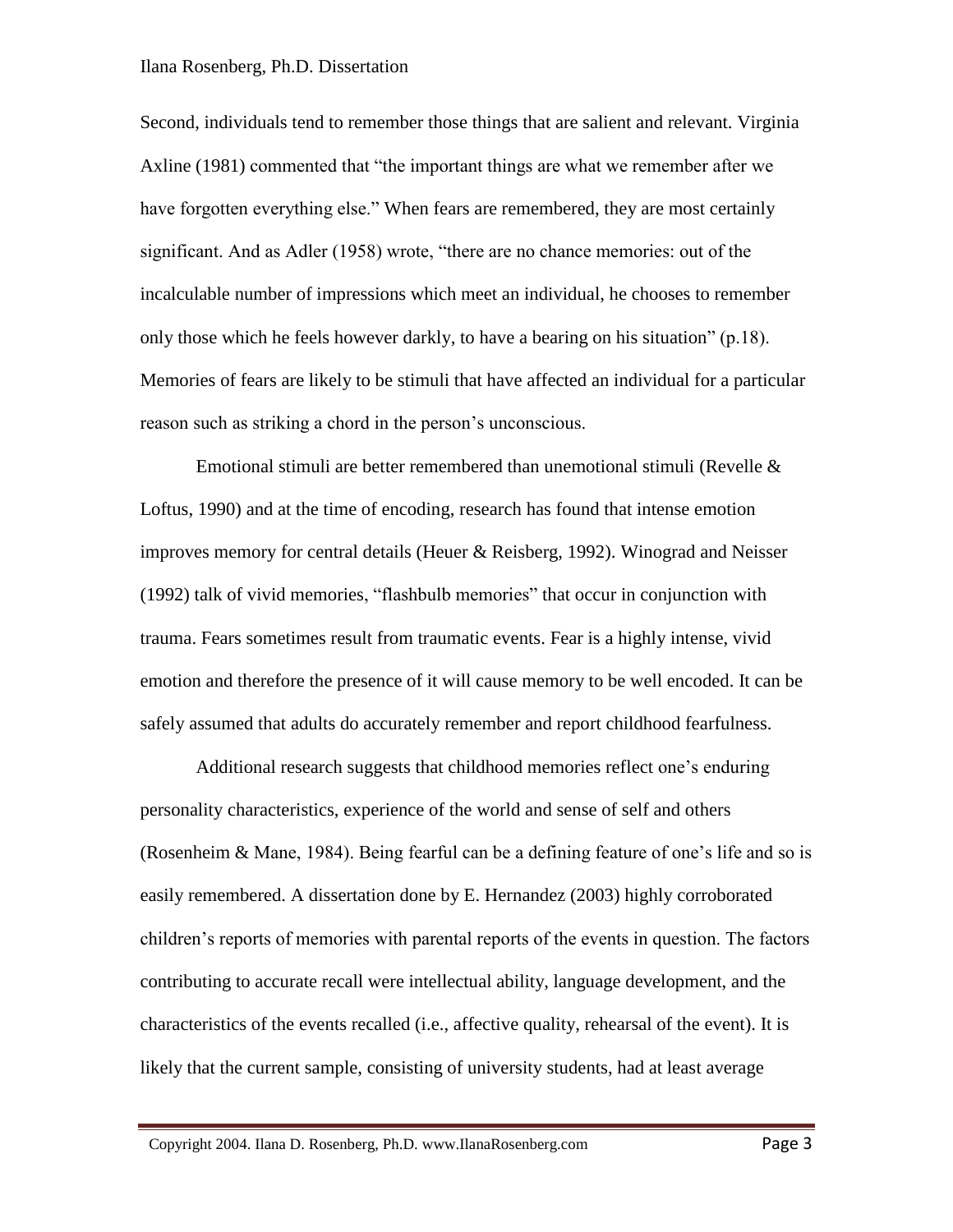intellectual ability and language development. Additionally, the affective quality of fears is another factor that makes fears likely to be remembered.

Alternatively, the high correlation between childhood and adulthood fears may be related to continuity and discontinuity in development. These participants were college students who were on average 20 years old. Given their age, one would expect greater continuity than discontinuity between childhood fearfulness and adulthood fearfulness because these participants have not as yet had the opportunity or experiences to develop more mature coping styles and strategies for dealing with fears. Moreover, they have not yet formed the type of relationships in which they can shift their secure base from parents to partners. It may be that those participants who are highly fearful, as they mature or find partners who provide a secure base, will become less fearful and show discontinuity of fearfulness between their childhood and adulthood. Future research should examine how childhood fearfulness changes as a function of age during the adult years.

## *Hypothesis Testing: Types of Fearfulness and Views of Parenting and Attachment Style*

The hypotheses concerned the relationship between childhood and adulthood fearfulness and views of parents and attachment style. The hypotheses were generally supported in the predicted direction. The following issues are discussed: (1) how fearfulness is related to different aspects of parenting and the parenting of mothers and fathers; (2) how the different styles of attachment relate to fearfulness; (3) why in childhood, fearfulness was primarily related to criticism and failure, and in adulthood, to threats to the self. Interwoven in these issues are the effects of anxiety and gender.

*Anxiety and fear*. A discussion of the findings must be considered in light of the effects of anxiety on fears. A major finding of the study is that trait /state anxiety were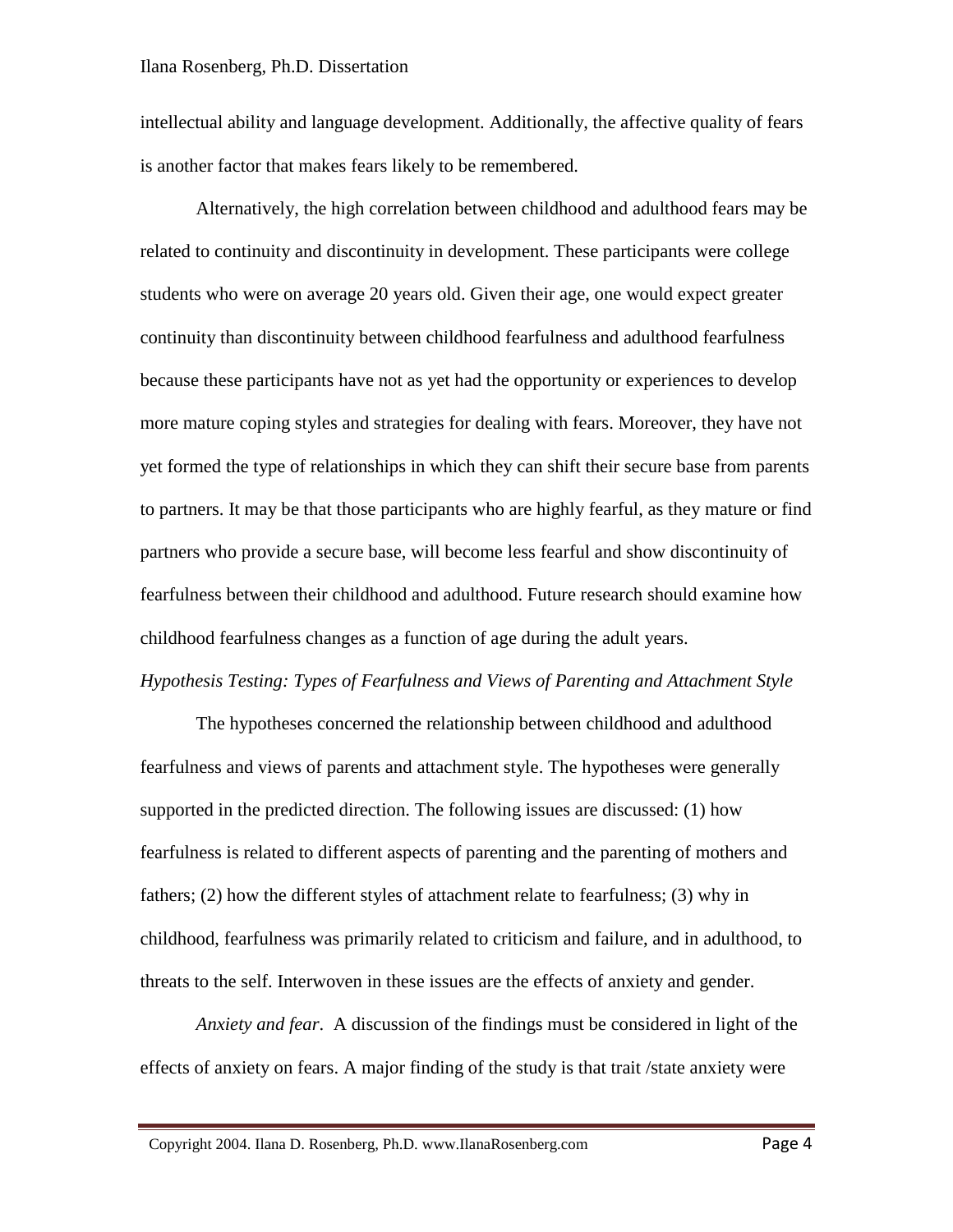moderately correlated with childhood and adulthood fears. This is hardly surprising. Researchers tend to hyphenate fear as fear/anxiety (Kemper, 2000; Frijda, 2000; Ohman, 2000) reflecting that these two components are so closely linked as to make them almost inseparable, irreducible to their component parts.

When considering emotions, the current thinking is that emotion is a multicomponent phenomenon comprising a representation of the object of the emotion, the state of arousal, and the behavioral action based on some evaluative or appraisal process (Frijda, 2000; White, 2000). In the case of fear, the objects of fear are the stimuli taken as noxious or threatening, the state of arousal is often feelings of anxiety, and the behavior is escape or avoidance.

These theories of fear highlight differences in how these components operate together. The differences are based on what the underlying assumptions are that affect emotions (Frijda, 2000). Do the components operate as an irreducible whole or are people disposed to reacting in a certain way (i.e., trait anxiety), does one component trigger or activate the other components (i.e. moderate correlations among components)? The mechanism of how the components work together remains unclear.

Ohman (2000) distinguished between anxiety and fear. Anxiety is "prestimulus" (i.e. anticipatory to threatening stimuli) and fear is "poststimulus" (i.e. elicited by a defined fear stimulus). Fear is related to coping behavior, particularly escape and avoidance. However, when coping attempts fail, fear turns into anxiety. Ohman (2000) quotes Epstein (1972) "fear is an avoidance motive. If there were no restraints, internal or external, fear would support the action of flight. Anxiety can be defined as unresolved fear, or alternatively as a state of undirected arousal following the perception of a threat."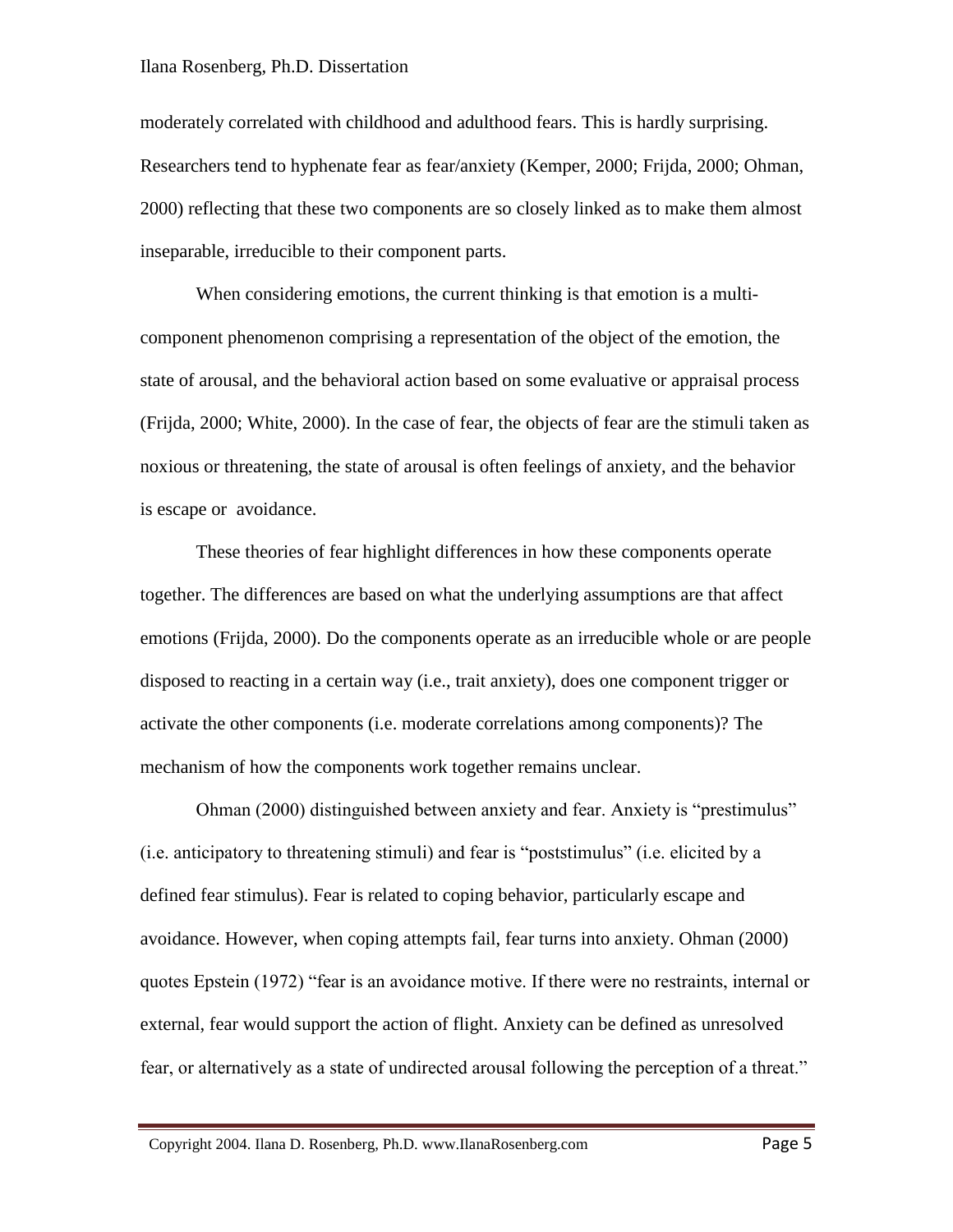(p. 311). When responses to fear are blocked, fear turns into anxiety. Another type of anxiety occurs when there is arousal but no consciously known source of fear. The individual knows that something is wrong but cannot pinpoint a clear cause for it. The anxiety may be channeled into fear if escape is used as a response.

Since trait anxiety and state anxiety are not perfectly correlated, it is clear that they can be considered distinguishable. An individual who reports high state anxiety may be simply experiencing a momentary and transient phenomenon based on recent events, and not long term anxiety. Furthermore an individual can be low on trait anxiety and still be fearful of specific stimuli. Conversely, an individual can be generally anxious and not have specific fears. Additionally, Matthews, Gelder and Johnston (1981) report that people with high trait anxiety may be genetically predisposed to report anxiety in many situations and generally respond to threatening situations with heightened generalized fear.

*Gender and fear*. Females reported more fearfulness than males and so gender is a key issue. Why are trait anxiety and gender so highly related to fearfulness?

Although females were more fearful than males, and gender was a significant covariate, gender did not affect how attachment styles were related to fearfulness, whereas anxiety did. This was determined by running the analysis only with anxiety and comparing the coefficients when both anxiety and gender were controlled. The coefficients remained unchanged when the effects of gender were removed from the correlations. This effect may have been due to the relatively small number of men in the sample.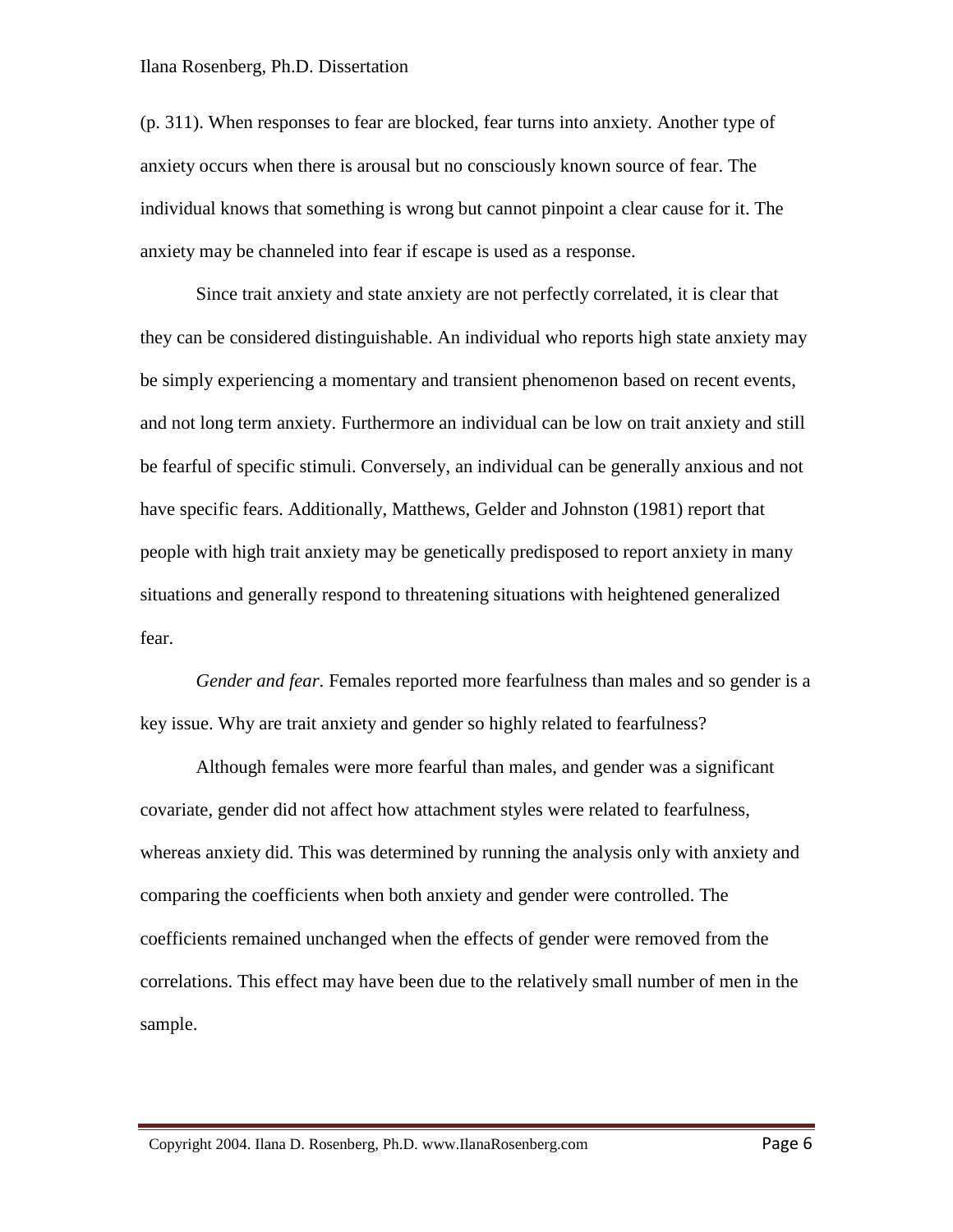Bowlby (1969) states that male fearlessness has an evolutionary advantage. In animals, males defend females and infants from attacks. So too, in humans, males are the ones who fight wars while women do not usually engage in active combat. Females seek the protection of either males or proximity to groups. Gender was found to be a significant factor in overall fearfulness and in specific types of fear as well such as small animals (Gulas, Mc Clanahan & Poetter, 1975). Wilson (1967) also showed that males have lower scores on the FSS but had no significant differences upon measurement by Galvanic Skin Responses. Wilson attributed this finding to the social desirability factor of males feeling they cannot express their fearfulness.

*Views of parenting and fearfulness.* (Hypotheses one and four). Hypotheses one and four examined how different types of parenting related to childhood fearfulness (H1) and adulthood fearfulness (H4). For both childhood and adulthood fearfulness, participants who reported greater fearfulness also reported having mothers who were high in protection and/or fathers who were low in care. Thus, participants are differentially affected by their mother's and father's parenting behavior.

For childhood fears, when trait anxiety and gender were accounted for, the results remained the same, but significance could not be attributed to any one subscale. When state anxiety and gender were covaried, the results remained the same as without covariates. For adulthood fears, trait/state anxiety and gender altered the results for fathers only. The mean differences in adulthood fears between those groups who report having fathers low in care or high in care were no longer significant.

The issues are: why is fearfulness related to having mothers who are high in protection and/or fathers who are low in care and why does accounting for the effects of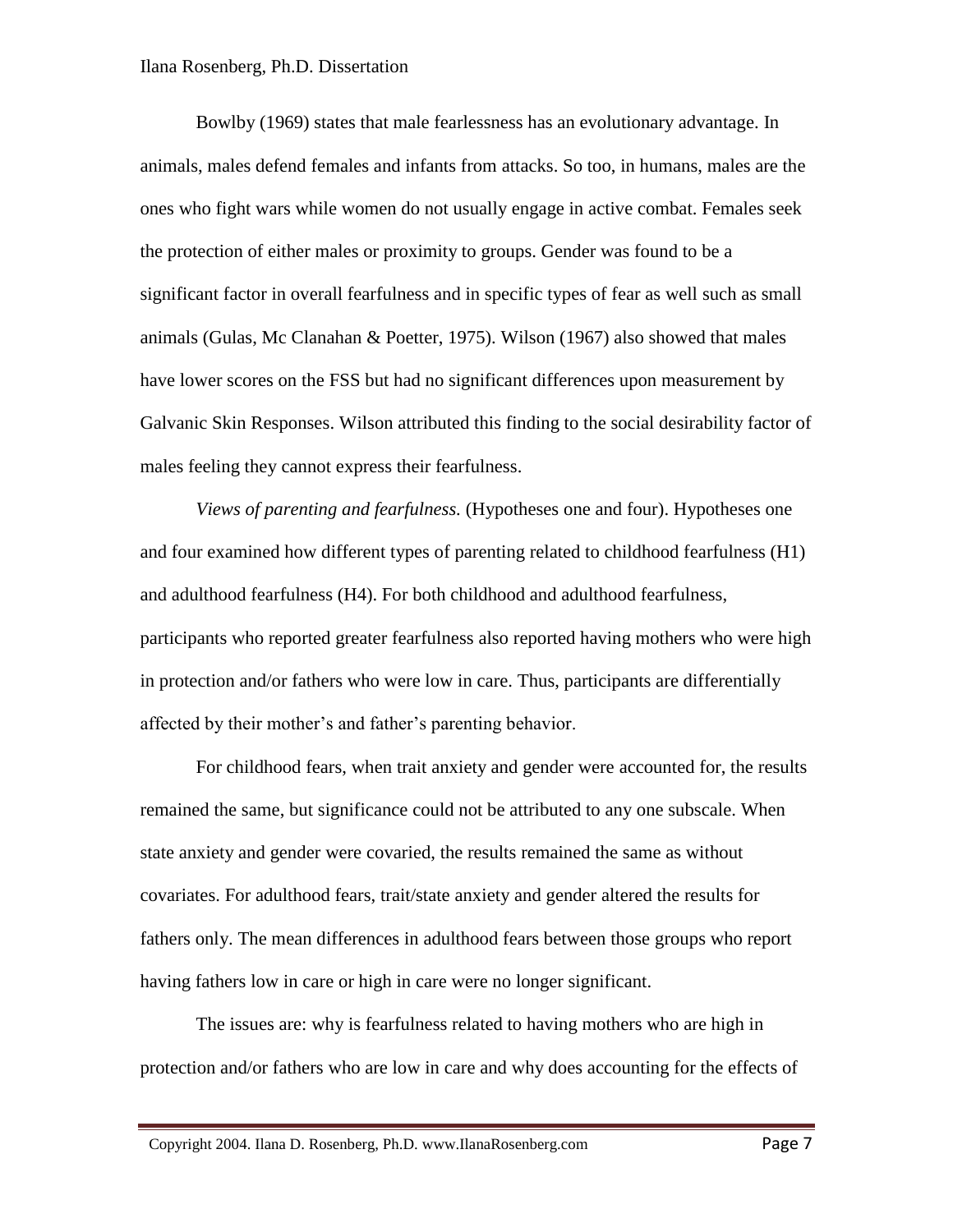trait/state anxiety and gender remove the significance of the relationship between paternal care and adulthood fearfulness?

The primary issue of the relationship between view of parents and fearfulness will be addressed first. This finding is consistent with the well known literature that mothers and fathers parent their children very differently. Moreover, children are affected by these differences. Recall that the cut-off scores suggested by Parker were used to classify mothers into high and low protection. High protection is considered overprotectiveness. Thus, participants who reported having overprotective mothers were the most fearful. There are several reasons to explain why overprotectiveness in mothers is related to reports of greater fearfulness. Symbiotic maternal ties and over protection have been found to be related to fearfulness (Thorpe & Burns, 1983). One possible reason for the connection is that an overprotective mother may herself be highly fearful and may model or communicate fearfulness as suggested by Social Learning theory (Bandura, 1977). Another possibility is that mother's overprotectiveness may be a response to a fearful child. She may have been conditioned by her child to respond in this way in order to protect that child. It also may be that overprotective mothers are hyper-vigilant and in being hyper-vigilant they do not help their child develop skills of emotional selfregulation. These participants may have never learned how to effectively neutralize or minimize fears through self-soothing practices.

This study also found that fathers play an important and unique role in affecting their child's fearfulness. Participants who reported fearfulness also reported having fathers who were low in care. The cut-off score of low care may indicate neglectful or absent fathering. Care, as measured on the PBI, tapped into such behaviors as emotional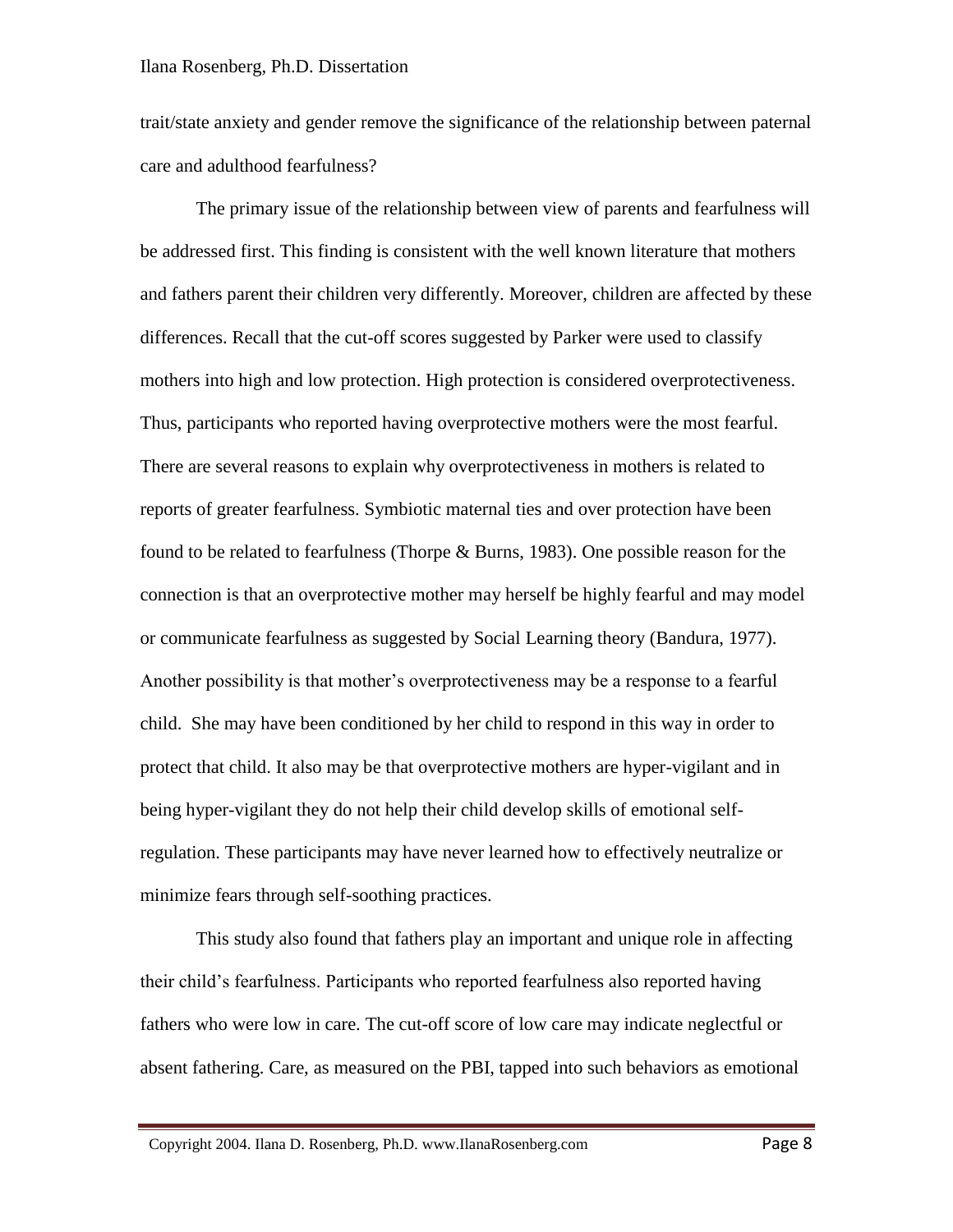availability, understanding of worries and problems, and display of affection. When fathers are emotionally available and affectionate, children may interpret these behaviors to mean that they are worthwhile individuals and therefore have the competence and skill to deal with situations that are perceived to be threatening. In contrast, when fathers are low in care these participants, as children, may have felt unlovable and therefore lack the capacity to take care of themselves.

Finally, it is interesting that high protection (i.e. hyper-vigilance) from mothers and low care (i.e. neglect) from fathers have the same effect on participants (greater childhood and adulthood fearfulness) which is consistent with the notion of equifinality (i.e., two different pathways can lead to the same outcome) in system theory.

In terms of the reasons for the strong effects of the covariates of trait/state anxiety and gender on paternal care and current fearfulness, but not on paternal care and childhood fearfulness, there are two possibilities. It may be that fathers' influence begins to wane particularly as individuals enter young adulthood years and therefore have less of an influence on adulthood fears than childhood fears. Another possibility may relate to the relationship between young adults and their fathers. Recall the majority of the participants were female. It is well known that women tend to separate and de-identify with mothers later than their fathers. Therefore the effects of mothers continues well into the late adolescent years.

*Current attachment style and fearfulness*. (Hypotheses two and five)*.* Hypotheses two and five examined how the different types of attachment styles (secure, fearful, preoccupied and dismissing) (Bartholomew & Griffen, 1991) related to childhood fearfulness (H2) and adulthood fearfulness (H5). For childhood fearfulness, as predicted,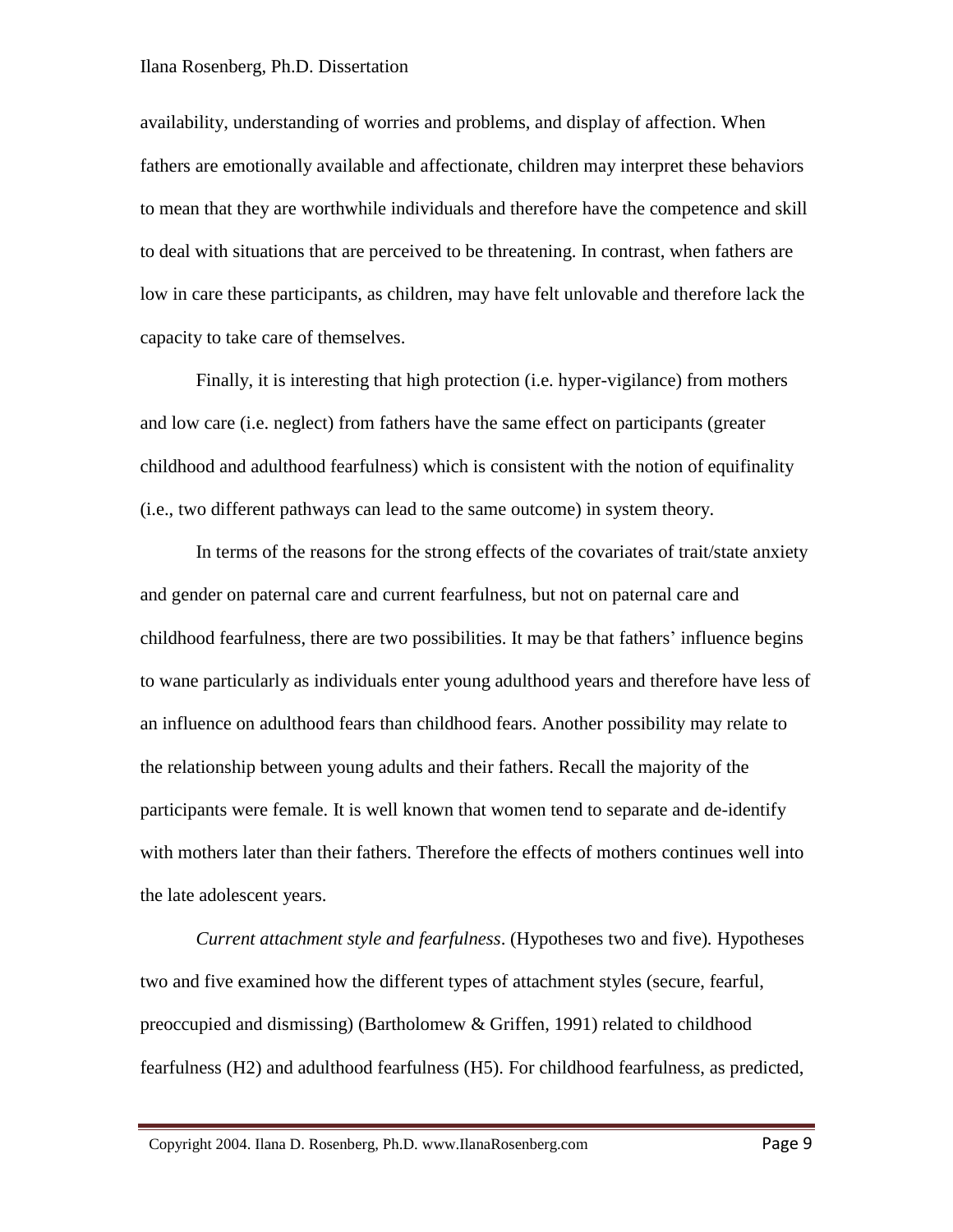participants who reported having preoccupied attachment styles also reported greater fearfulness than participants reporting dismissing attachment styles. Participants reporting secure attachment styles often reported some, but not extreme fearfulness. When trait anxiety was accounted for, the results were no longer significant, but when state anxiety was accounted for, the results remained significant. In comparison, for adulthood attachment style, with and without state anxiety, there was no significant main effect. However, when trait anxiety was accounted for, participants reporting preoccupied attachment styles also reported fears of threats to the self.

Why do participants reporting preoccupied attachment styles also report more fearfulness than participants reporting other types of attachment styles? How does anxiety affect fearfulness and attachment styles?

In addressing the first issue, it is important to understand what type of parenting is associated with insecure attachment. Both preoccupied and dismissing attachment styles result, in part, from pathological parenting. Bowlby (1978) reports that individuals with insecure attachment have been exposed to pathological parenting of varying kinds which includes one or more of the following: (1) Persistent unresponsiveness to the child's careeliciting behavior and/or active disparagement and rejection by one or both parents. (2) Discontinuity of parenting involving periods of time away from the child. (3) Persistent threats of parent not to love the child, as a means of control. (4) Threats to abandon the family, used as a method of discipline (5) Threats to desert or kill the other or to commit suicide. (6) Induction of guilt in a child by claiming that his/her behavior will be responsible for the parents' death. The presence of one or more of these behaviors over a period of time may have contributed to insecure attachment styles.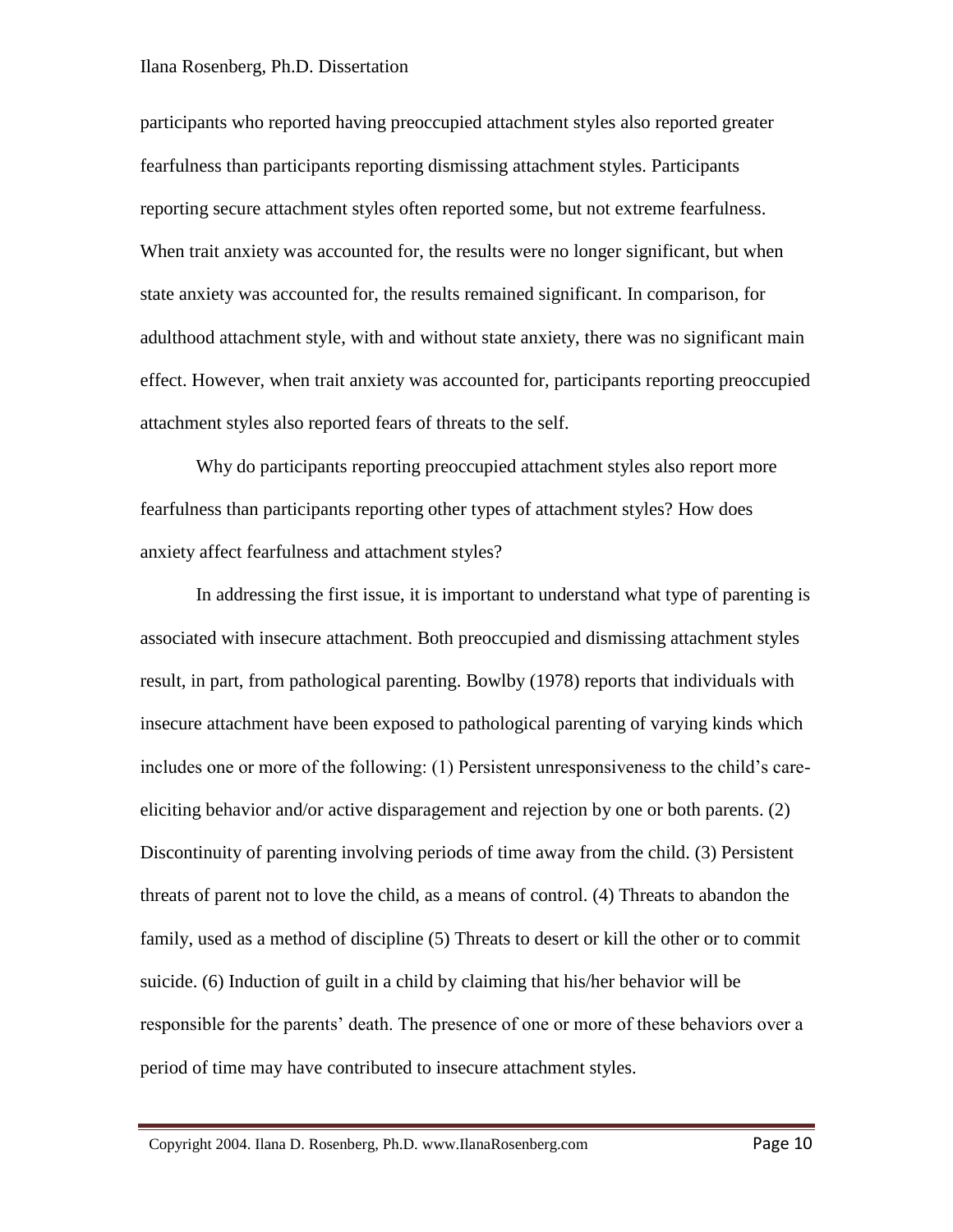The nature of preoccupied attachment style in particular provides an important clue to understanding this finding. It is clear that individuals reporting insecure attachment styles did not trust their parents to be a secure base, however how the lack of a secure base is dealt with differs among attachment styles. Individuals with preoccupied attachment styles become preoccupied with their parents, do not trust themselves and keep hoping that parents will be responsive, while individuals with dismissing attachment styles rely on themselves and no one else. It is likely that individuals with preoccupied attachment styles will have greater fearfulness, while individuals with dismissing attachment styles will avoid the feelings of vulnerability caused by fearfulness.

The findings from this study that individuals reporting preoccupied attachment styles have more fearfulness than individuals reporting dismissing attachment styles are consistent with Bowlby's (1973) theory. Bowlby predicted that an individual will have a heightened fear response to stimuli when there is no secure attachment figure available. Recall that the fear/waring system (one of the five behavioral control systems) serves to activate the attachment system and it is only the attachment system that can "turn off" the fear/waring system. Preoccupied attachment style in specific results from an inconsistency in parenting behaviors. Sometimes the parent responds to the child's needs and sometimes does not. Individuals with preoccupied attachment styles live in a fearful world that is full of the fear of abandonment. According to Brenan et al. (1998) individuals with preoccupied attachment have anxiety present but do not use interpersonal avoidance as a coping mechanism. Therefore, individuals with preoccupied attachment style search incessantly to get their safety needs met. According to Stein et al.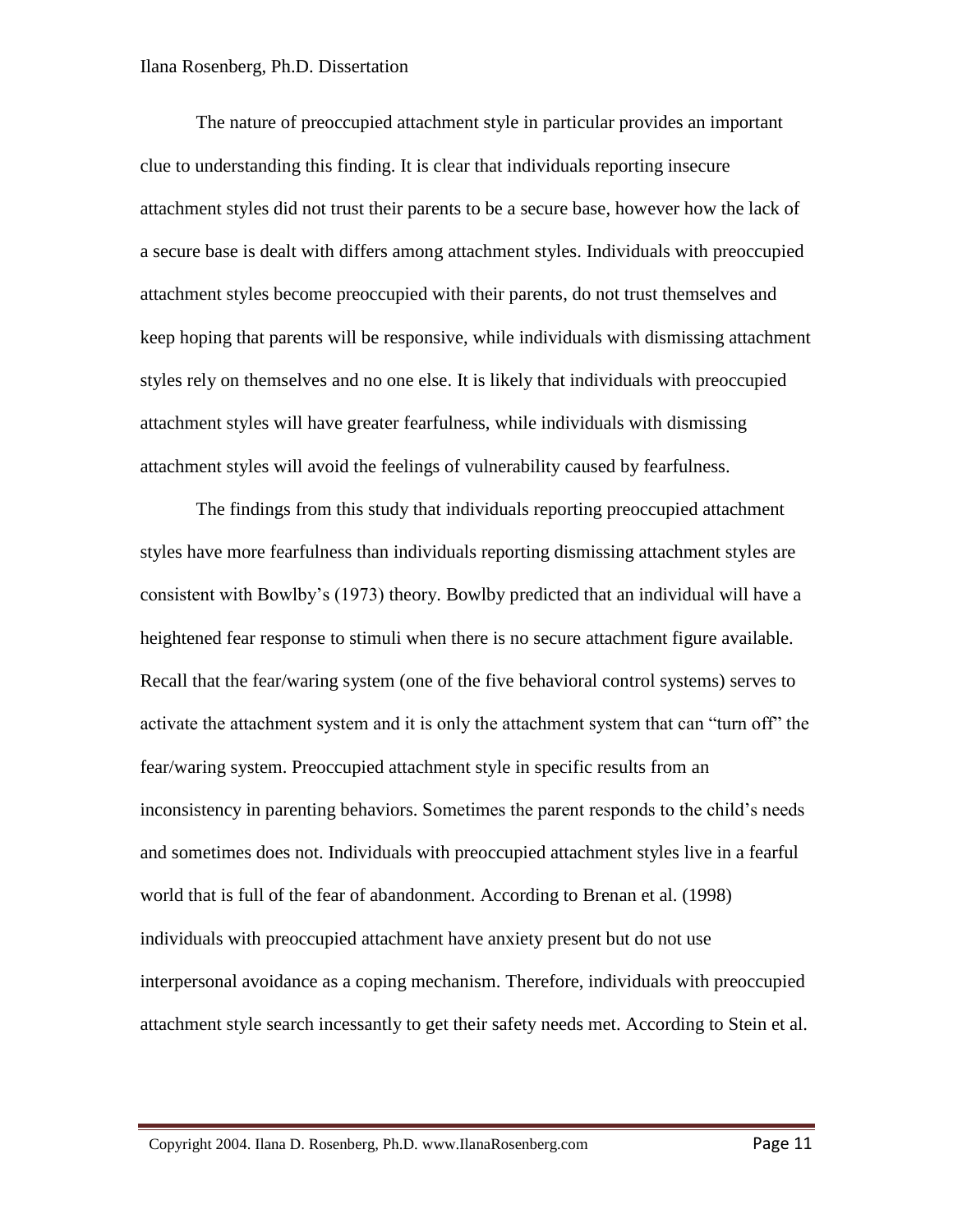(1998), such individuals are emotionally reactive and expressive and tend to be in heightened states of arousal, which makes fearfulness difficult to regulate.

Individuals reporting dismissing attachment styles had parents who did not respond to their needs but react by denying vulnerabilities, including fearfulness and respond to threats by minimizing, ignoring or denying emotional distress. According to Brenan et al. (1998) individuals with dismissing attachment styles combine avoidant behavior with apparent lack of anxiety about abandonment. Such individuals are reluctant to rely on others and to count on them for emotional support. Those who report dismissing attachment styles are denying their lack of security and fears about the world being an unsafe place and therefore as predicted, reported the least amount of fearfulness in childhood and adulthood.

Individuals who are securely attached have a low amount of fears because they do not defensively deny fears and also are not overwhelmed by fear. This finding is consistent with attachment theory that predicts that individuals with secure attachment will have some fearfulness, but not disproportionately so and will have developed the coping mechanisms to effectively manage threat.

In addressing the second issue, trait/state anxiety and gender had a different effect on childhood and adulthood fears. The effect of anxiety on fearfulness is that if a person is anxious, regardless of current attachment style, will report fearfulness in childhood and adulthood. When anxiety is accounted for, attachment style doesn't matter. A possible reason for this finding is that this study consisted of a sample of college students, who are not yet independent adults. Most college students are not yet secure in long term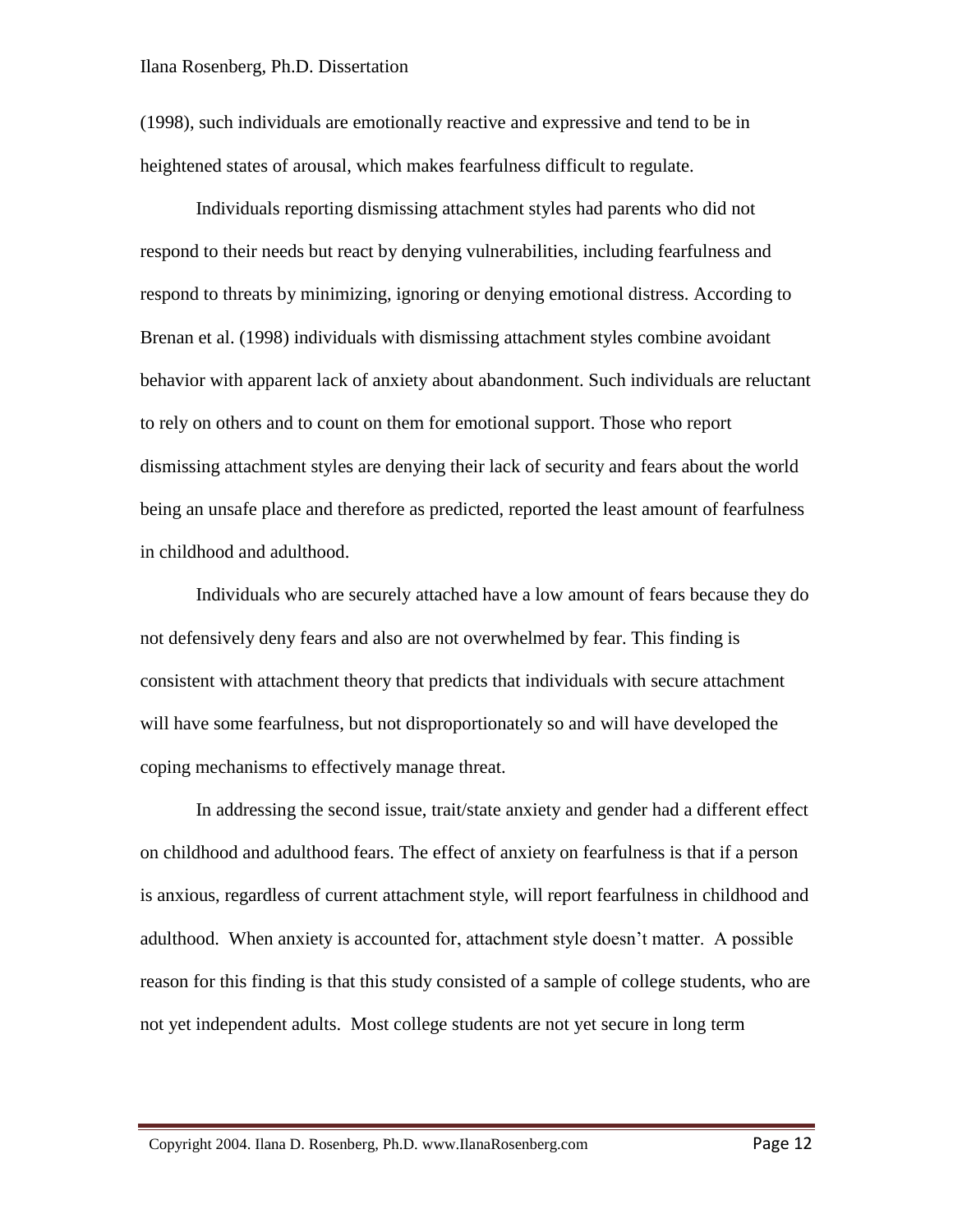relationships, such as occur later in life through marriage and so primary attachment figure and attachment styles and can change.

*Reported Childhood Attachment Styles and Fearfulness:* (Hypotheses three and six). Hypotheses three and six predicted that there would be a relationship between reported childhood attachment styles, childhood fearfulness (H3) and adulthood fearfulness (H6).

For childhood fearfulness, participants who rated themselves high on insecure attachment styles (avoidant, hostile, ambivalent) in childhood to mothers and fathers also reported higher fearfulness. Participants who rated themselves high on secure attachment or on the rough measure of security of attachment, also reported lower fearfulness. When state anxiety and gender are controlled in the correlations between attachment style to mothers and childhood fearfulness, the results remain generally unchanged. On the other hand, with fathers, the results do change somewhat, specifically for the relationship between insecure attachment styles and fearfulness. Importantly, there are no significant alterations between the rough measure of security of attachment and fearfulness.

For adulthood fearfulness, participants who rated themselves as high on insecure attachment style to mother in childhood of the avoidant, hostile and ambivalent subtypes also reported overall higher fearfulness. Participants reporting secure attachment styles and overall security on the rough measure of attachment consistently reported lower levels of fearfulness. Participants reporting insecure attachment in childhood to father of the hostile and ambivalent subtypes scored higher on fearfulness and participants reporting overall security on the rough measure of attachment scored lower on fearfulness. When trait/state anxiety were accounted for, the results remained generally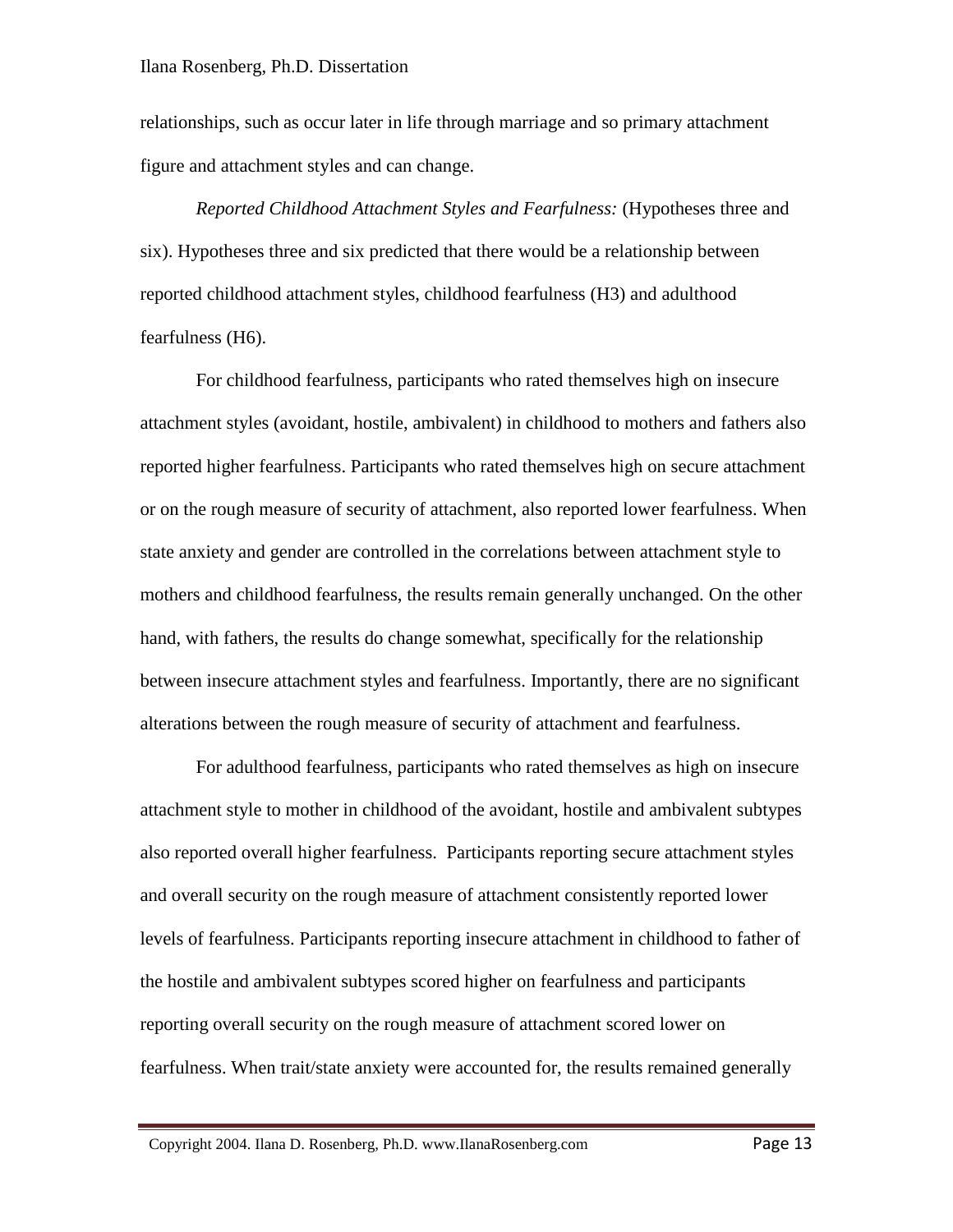unchanged, although type of insecure attachment rated highly shifts from all three types to the hostile and ambivalent attachment styles.

The issue here is why participants reporting all three insecure attachment styles also report higher fearfulness in childhood and adulthood and participants reporting secure attachment styles scored lower on fearfulness.

In this study, childhood attachment style is a continuous variable and each subject rates themselves on each attachment style and the rough measure of security of attachment. Each participants has some elements of secure and insecure attachment. There was no comparison among groups, rather ratings of security or insecurity of attachment on all subtypes were correlated with fearfulness. Participants rating themselves higher on all three insecure attachment styles also reported higher fearfulness. This finding was as expected from participants reporting hostile and ambivalent attachment styles, and was found mostly when these attachment styles were rated highly.

Occasionally, participants rating themselves higher on avoidant attachment also rated themselves higher on fearfulness. On the surface, this was unexpected because according to attachment theory, individuals with avoidant attachment style defensively deny fearfulness. A possible explanation for this finding involves the difference between an individual acknowledging fearfulness in retrospect as this study requests, and how an individual copes when confronted with threatening stimuli. Everyone has fears, even if fearfulness is denied, so the issue is not the presence of fears, but coping mechanisms for fearfulness. Individuals rating themselves higher on avoidant attachment may have defensively denied fears when confronted with them in childhood, but this is not addressed by the current study. What is addressed by the current study is how adults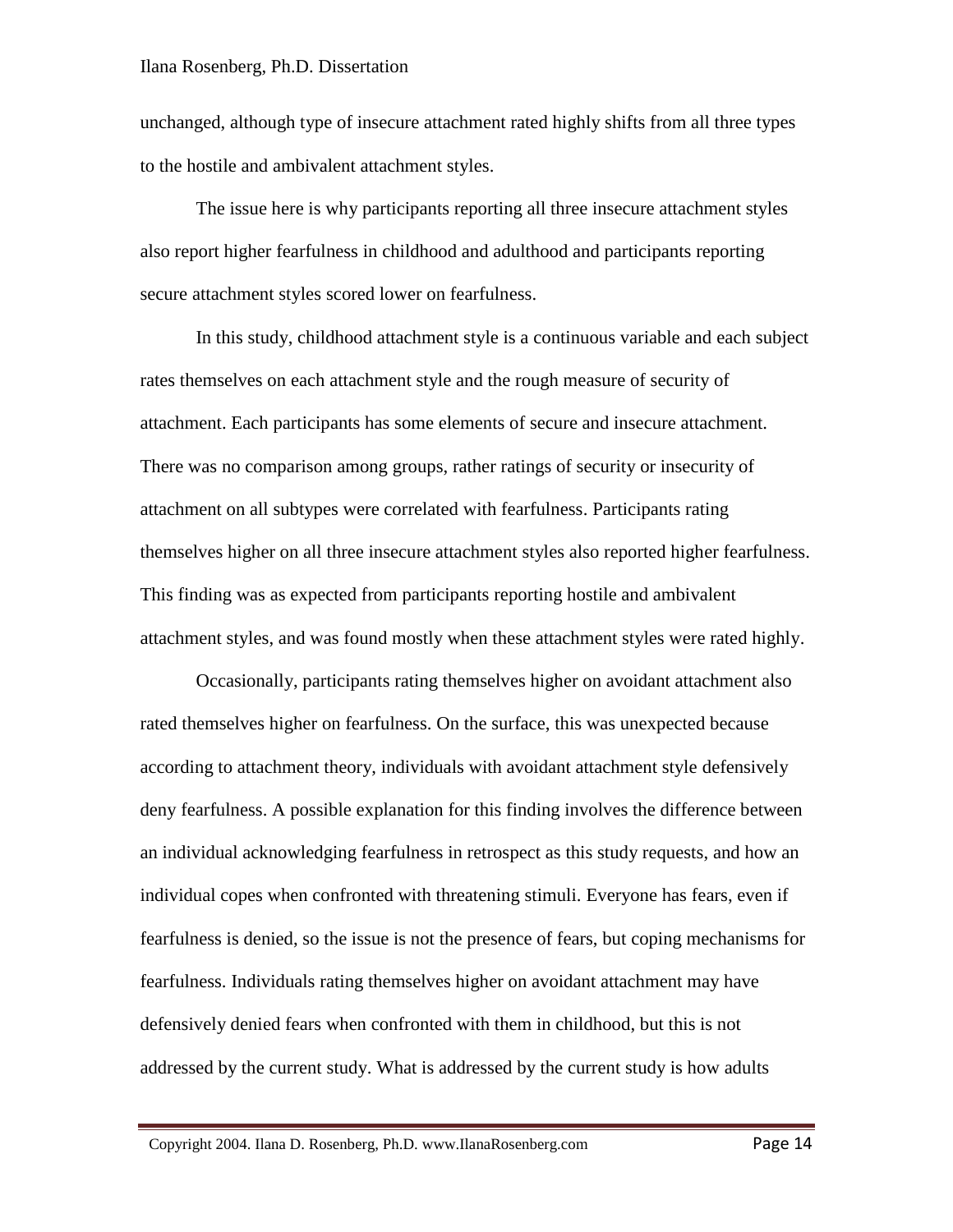recall their childhood fearfulness and report current fearfulness. As adults, even participants rating themselves higher on avoidant attachment style can recall that the items that they identified on the questionnaires were things of which they were or are afraid. In terms of adulthood fearfulness, participants rating themselves higher on avoidant attachment do not rate themselves higher on fearfulness, which is as predicted.

An important finding of this hypothesis is that participants rating themselves high on the rough measure of security of attachment reported low levels of fearfulness. This finding held even when trait and state anxiety were controlled. This finding suggests that those who felt securely attached also felt protected and less vulnerable than those who rate themselves lower on security of attachment. Even among individuals who were anxious by state or trait, having an attachment figure to rely upon mitigated fearfulness. When individuals were anxious and did not have a secure attachment figure, fearfulness is elevated. Therefore, the importance of security of attachment is highlighted by this finding.

*Specific types of fearfulness*. Participants who reported more childhood fearfulness often did so in the area of failure and criticism. Participants reporting adulthood fearfulness, often did so in the area of threats to the self. These two areas of fearfulness both deal with a physical or emotional assault to the self and reflect anxiety about one's well being. This finding was consistent across the different parenting and attachment measures and for both father and mother. Other types of fears that were prevalent are also discussed here.

On the PBI measure related to mothers, fear of failure and criticism can be understood in the following manner: Overprotective mothers may be critical of their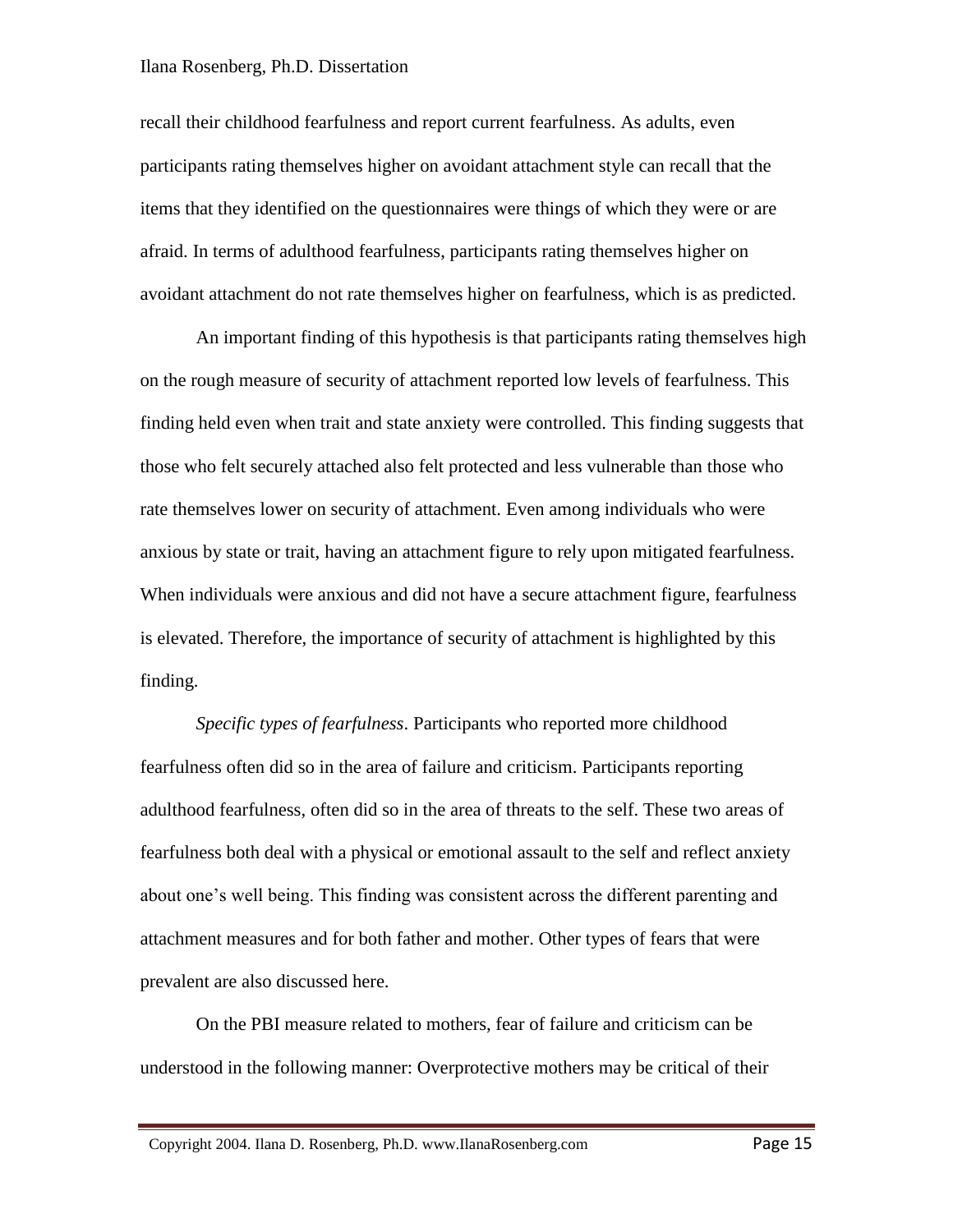children, feeling the need to control and criticize many elements of that child's life. It is also possible that highly protective mothers protect their children by being fearful and hence over critical of their child in order to ensure safety. Hence, children of overprotective mothers have more fear of failure and criticism.

On the PBI measure related to fathers, the specific fear of failure and criticism can be understood in the following manner. A child who feels uncared for by father also fears failure and criticism, possibly because fathers who are uncaring are also critical, or because a fearful child will elicit more criticism from their father.

On the RQ, participants reporting preoccupied attachment style also endorsed fear of failure and criticism. Possible reasons for the occurrence of this specific fear are as follows. Participants reporting preoccupied attachment styles have negative models of self and positive models of other. The self is devalued while the other and opinions held by the other are highly valued. Therefore, individuals with preoccupied attachment style are likely to be very sensitive to criticism which is a negative reflection of the self given by a highly valued other and which confirms a negative self view. This phenomenon is exacerbated by the fact that individuals with preoccupied attachment trust other's opinions more then their own. Therefore, failure and criticism is a major source of fearfulness.

On the ASI, fear of failure and criticism reported by participants with insecure attachment styles can be understood in the following manner: When parents are critical and love is conditional upon success, children become insecurely attached and fearful of their parents and the world. Fear of failure and criticism reflects a view of the world as a hostile place and therefore any threat to self is magnified. More specifically, individuals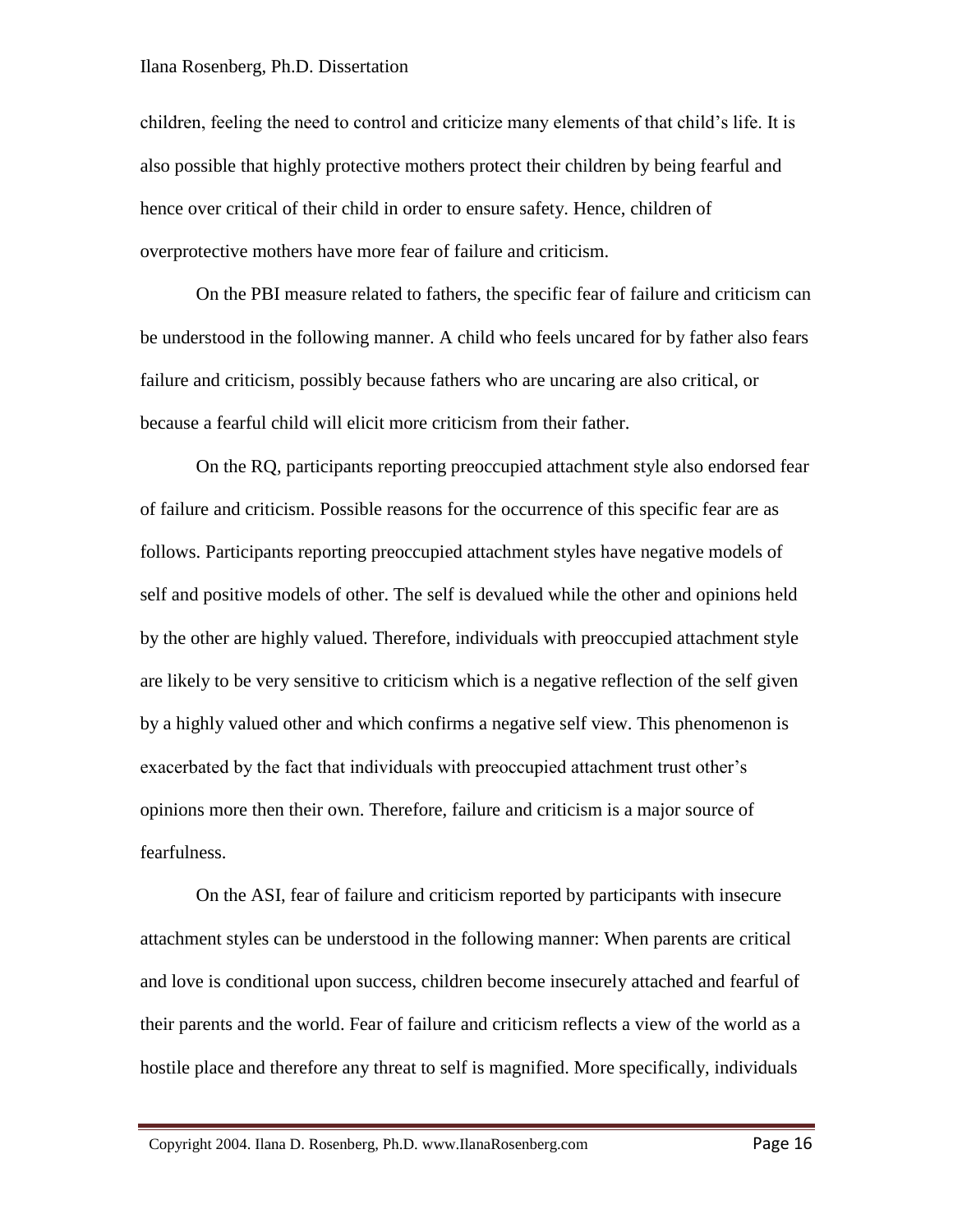with hostile and ambivalent attachment styles may have anger with their parents for being inconsistent. That anger may be also projected onto the world and result in fearfulness. Participants rating themselves high on avoidant attachment style also reported high fear of failure and criticism, because even though they avoid depending on parents to provide a secure base doesn't mean they are immune from wanting parent's approval. Such individuals, while denying many fears, are still vulnerable to attacks on the self.

A general link between attachment theory (for both childhood and current attachment styles) and fear of failure and criticism is as per Bowlby (1978). He states that parents who criticize their child harshly are likely to engender hostile feelings in the child and therefore insecure attachment. It follows that the child will also come to fear failure and criticism and threats to the self. The quote from Bowlby is as follows.

a parent perceives the child to be replica of himself, especially those aspects of himself which he had endeavored to stamp out, and then strives to stamp them out in his child. In these efforts the parent is likely to use a version of the same methods of discipline- perhaps crude and violent, perhaps censorious or sarcastic, perhaps guilt inducing - to which he himself was subjected as a child and which resulted in his developing the very problem he is now striving so inappropriately to prevent or cure in his child. (p. 54).

Bowlby (1978) also stated that individuals who are subject to pathological parenting tend to have "anger against (his) parents but also inhibit its expression." (p.56) The result is much partially unconscious resentment. In Bowlby's view, the most common source of anger in children is the frustration of the desire for protection, reassurance and care. Individuals with all insecure attachment styles may have this anger and anxiety, whether it is conscious or not. Anxiety reflects uncertainty about the caretaker's continued availability. Additionally, fear of failure and criticism and of threats to the self, fits in with the concept of working models, in which a child creates an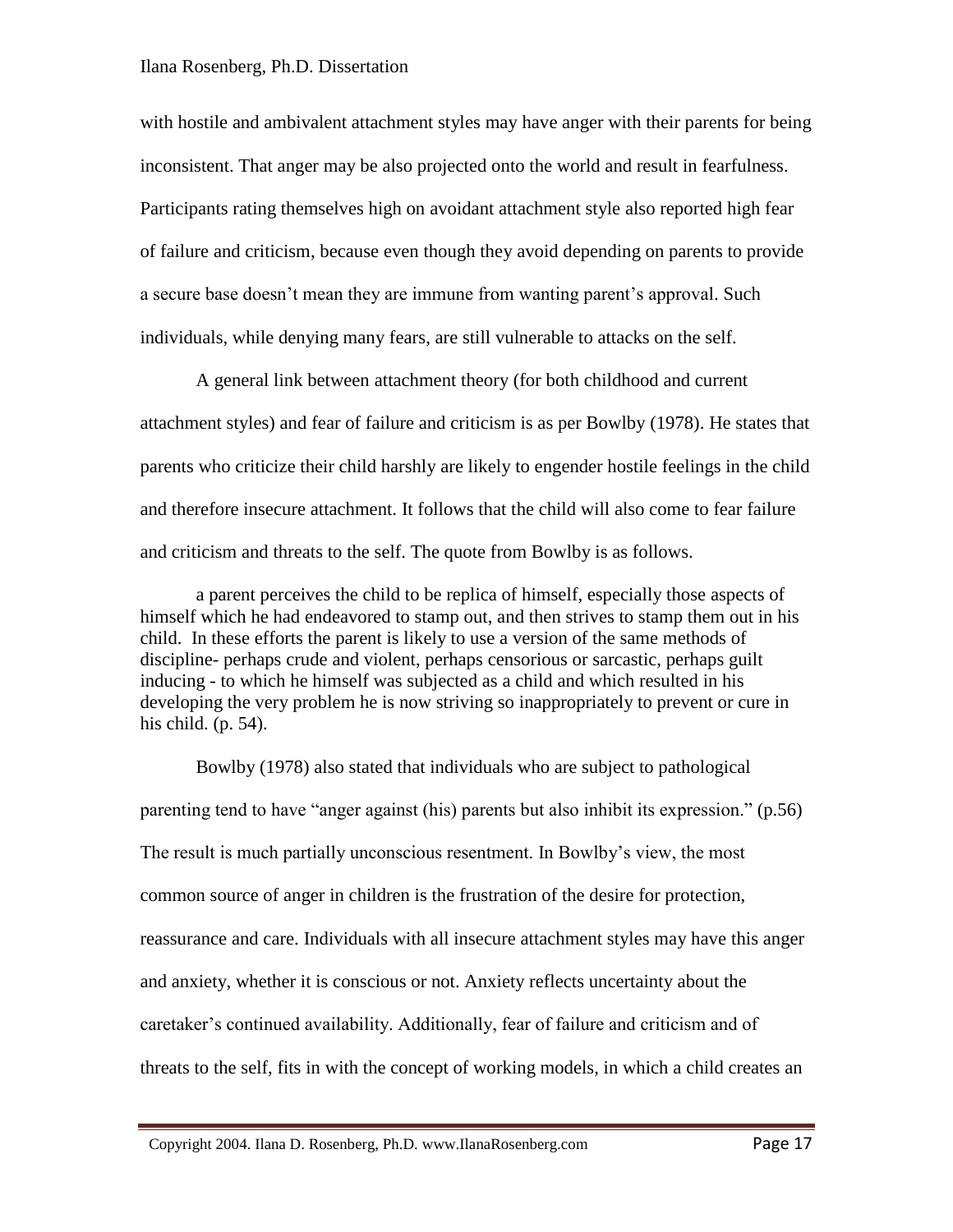internal working model of the caretaker in order to predict future care-taking behavior. A key feature of this model is that the child develops a notion of the self as being either acceptable or unacceptable in the eyes of the caretaker. The result is that the child feels unwanted by his/her parents and generalizes that feeling to include being unwanted by anyone. An insecurely attached child will fear rejection, failure and criticism by parents, or any stimuli that can be perceived as possibly threatening to the self. The opposite effect occurs for a child who feels well loved, confident of his/her parent's love and that others will love him/her as well.

Additionally, Bowlby stated that in the face of external threat, a child seeks comfort with its caretakers. However, when the threat comes from the caretaker in the form of criticism, a child cannot receive comfort and feel safe. The child remains in a state of intense fear. Therefore, children who feel criticized by their parents are also likely to feel more overall fearfulness and in particular, more fear of failure and criticism. The feeling of security that comes with being loved by the parent is mediated by the condition of pleasing the parent.

Threats to the self in adulthood fearfulness, as reported by individuals with insecure attachment styles, similarly represents an endangerment of one's well being. An individual who does not feel cared for, will feel unsafe in the world and worried about physical survival.

Other highly reported fears in childhood among participants reporting insecure attachment styles, were fears of minor injury and small animals, medical fears and danger and death.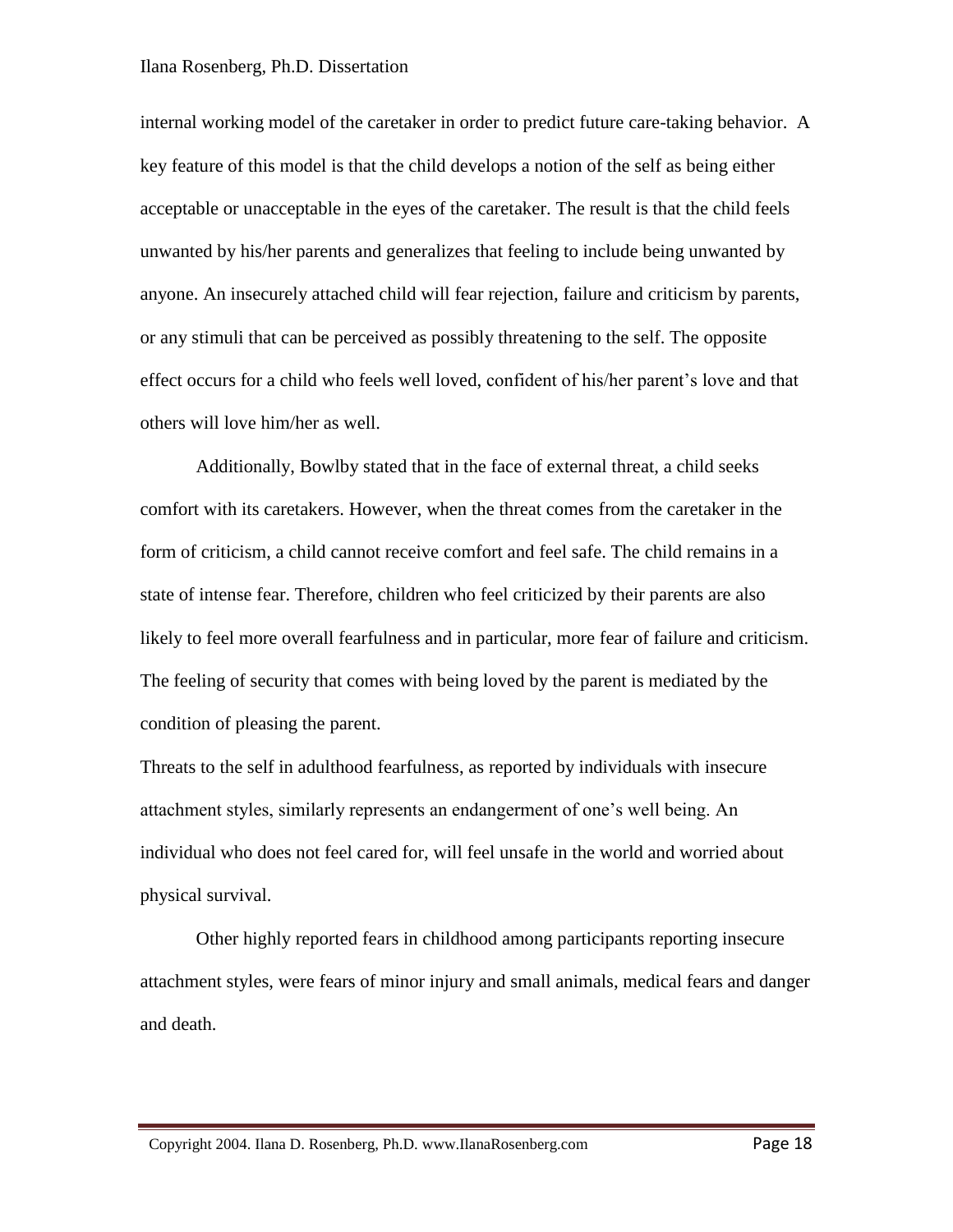Participants reporting current preoccupied attachment styles also reported medical fears. Participants rating themselves high on all three insecure childhood attachment styles (avoidant, hostile, ambivalent) also reported medical fears. Medical fears represent mistrust of authority figures as well as fear of something beyond one's control being done, resulting in feelings of vulnerability. Therefore, children who perceive their parents as unavailable and uncaring are afraid of the authority their parents represent and do not trust anything foisted upon them by authority figures. Medical care may seem scary to a child who does not understand how it may be helpful (e.g. an injection). The fearfulness in participants with avoidant attachment styles makes sense because fearfulness does surface occasionally. Medical fears can represent a fear of bodily harm, vulnerability and distrust of authority, which are likely to be highly associated with avoidant attachment style.

Fear of minor injury and small animals reflects sensitivity to small and not truly dangerous stimuli. Individuals with preoccupied and ambivalent attachment have enhanced sensitivity to any kind of injury, even if it is negligible. Similarly, fear of danger and death is reported by individuals with preoccupied attachment styles because such individuals have negative models of self and are sensitive to anything that may threaten the self. Danger and death represents the most significant danger to the self and therefore is a fear reported by individuals with preoccupied and hostile attachment styles. Individuals who are insecurely attached feel that the world is an unsafe place, and are afraid of possible threats to the self.

## *Exploratory Analyses*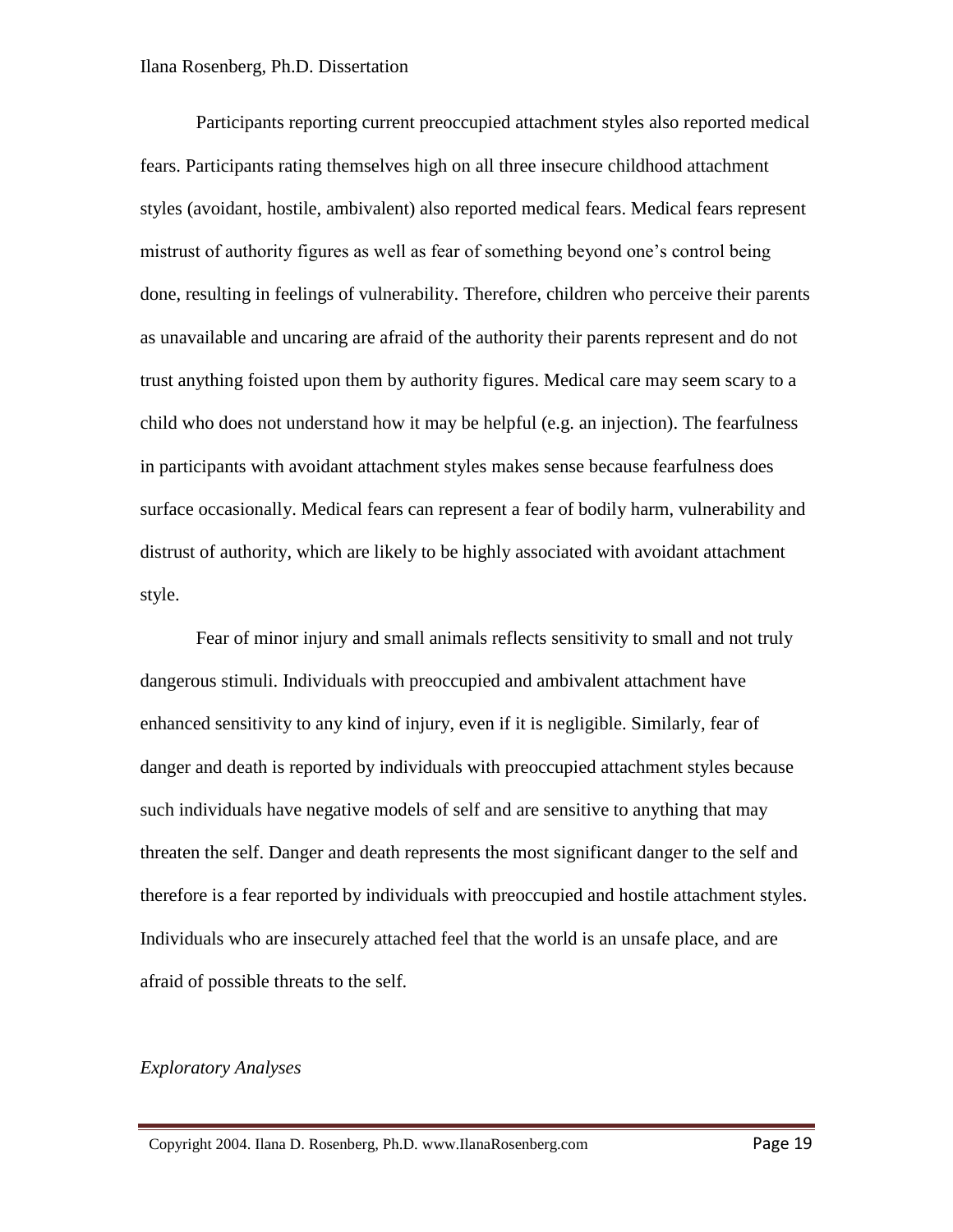The results of the regression predicting childhood fearfulness from current attachment style was that participants reporting preoccupied attachment styles also reported more childhood fear on overall fear, fear of failure and criticism, minor injury and small animals and medical fears and overall fearfulness. Current fearfulness was predicted from fear of threats to the self. These findings are as similar to those found for the RQ (without covariates) and can be understood similarly.

The pattern of results for the AFQC and AFQA were consistent to the pattern of results for the FSSC and FSS and can be understood similarly. The factor that was most prevalent in childhood fearfulness was that of sensitivity to criticism, which is similar to the subscale on the FSSC of Failure and Criticism.

A moderate correlation was found between state and trait anxiety and reported parental anxiety. Either parental modeling is the cause, or being anxious can color many areas in life and therefore participants reporting anxiety would also report parents as having anxiety.

The results that were not significant dealt with the ameliorating effects of therapy and the link between anxiety in mothers and overprotection. Having been in therapy did not influence childhood or adulthood fearfulness. It was thought that overprotective mothers may also be reported as anxious because anxious mothers would protect their children even when there was no dangerous situation. No significant interaction between overprotectiveness and reports of anxiety was found. It is unclear why these findings were not significant.

*Limitations of the Study*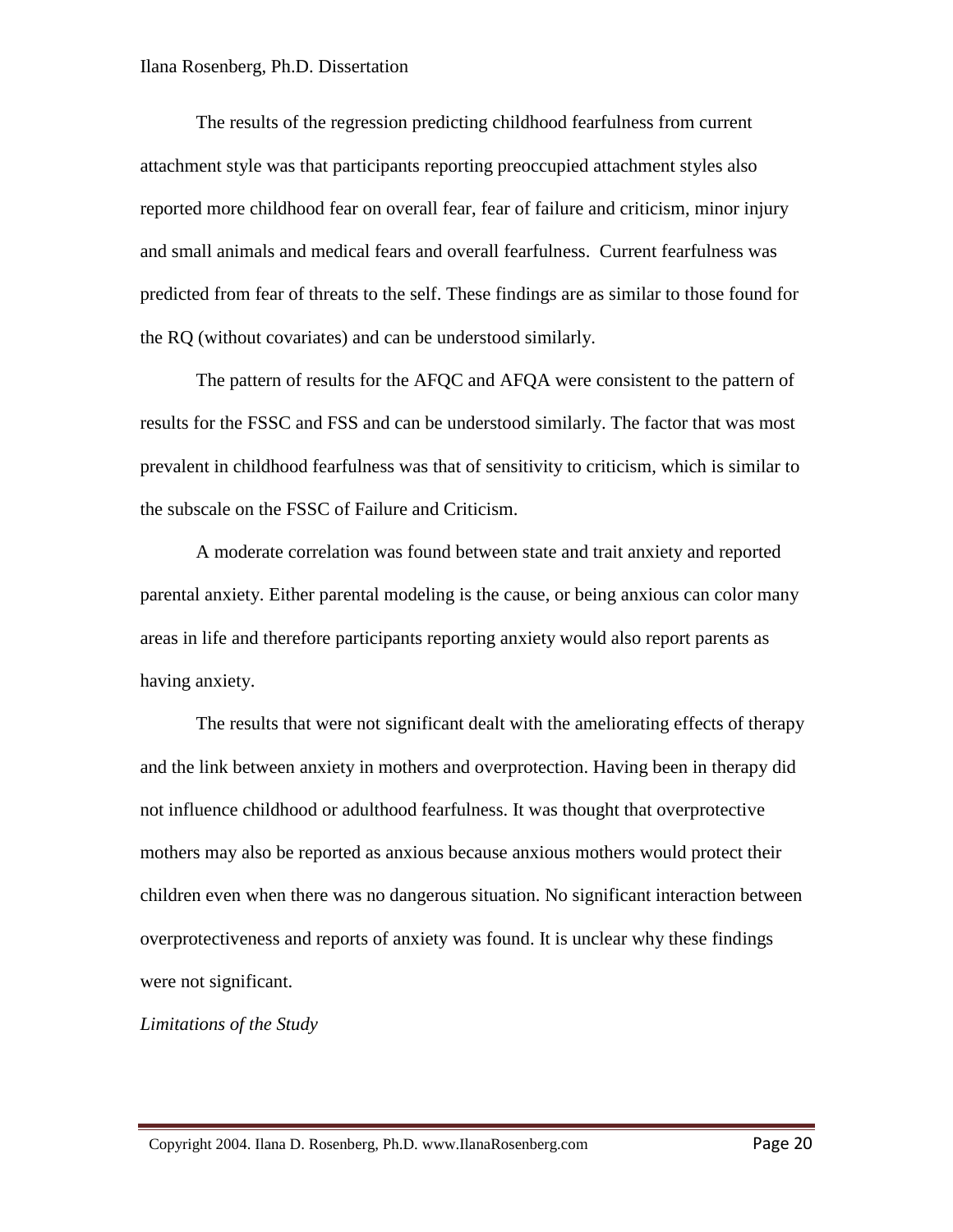The limitations of this study mostly concern demographics. The sample consisted of college aged students, from one particular college. All subjects had the same level of education and similar income. Adelphi University is a private school and therefore may draw only students who can afford tuition or already live in the relatively affluent neighborhood. Adjustment to college can be a particularly stressful time because it is the first real separation from family of origin. The stress of this period of life may exacerbate anxiety or adulthood fears.

Subjects were only drawn from psychology classes, which may or may not affect the results, since there was a mix between introductory courses and higher level courses. Finally, the vast majority of the subjects were female  $n=128$  versus male  $n=25$ . This issue was controlled for in the present study, but a more balanced sample would be preferable. Finally, most of the sample were Caucasian and Catholic and unmarried due to the nature of the student population at Adelphi University.

Additionally, more questions should be asked about subject's views of their parent's fearfulness. Although this question was asked, many subjects misinterpreted the question and responded with an answer about how fear-evoking their parents were, also interesting, but not the targeted data.

Any self report study has the inherent limitations of social desirability and participant bias in responding to Likert scales. Some individuals always rate items more or less highly than other individuals.

*Directions for Future Research*